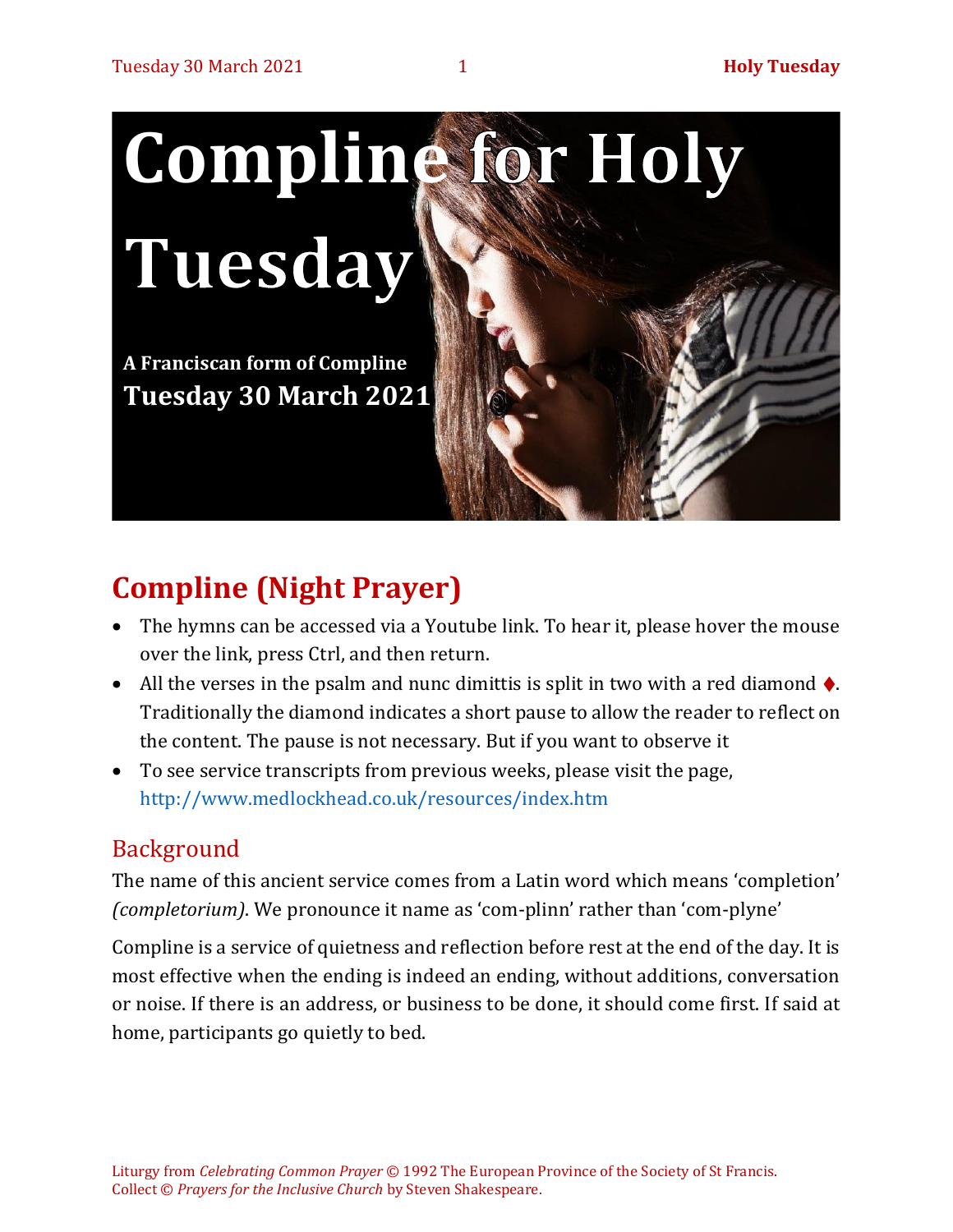### **Introduction**

The Lord almighty grant us a quiet night and a perfect end.

#### All **Amen**

Our help is in the name of the Lord

#### All **who made heaven and earth.**

#### Silence for reflection on the past day.

All **Most merciful God, we confess to you, before the whole company of heaven and one another, that we have sinned in thought, word and deed and in what we have failed to do. Forgive us our sins, heal us by your Spirit and raise us to new life in Christ. Amen**

O God, make speed to save us.

- All **O Lord, make haste to help us.**
- All **Glory to the Father, and to the Son, and to the Holy Spirit: as it was in the beginning, is now, and will be for ever. Amen.**

Hymn **[The day thou gavest Lord is ended](https://www.youtube.com/watch?v=eeC6M_RD3oE)** (click on this link to hear the hymn)

**The day thou gavest, Lord, is ended; The darkness falls at Thy behest; To Thee our morning hymns ascended, Thy praise shall sanctify our rest.**

**We thank Thee that Thy church unsleeping, While earth rolls onward into light, Through all the world her watch is keeping, And rests not now by day or night.**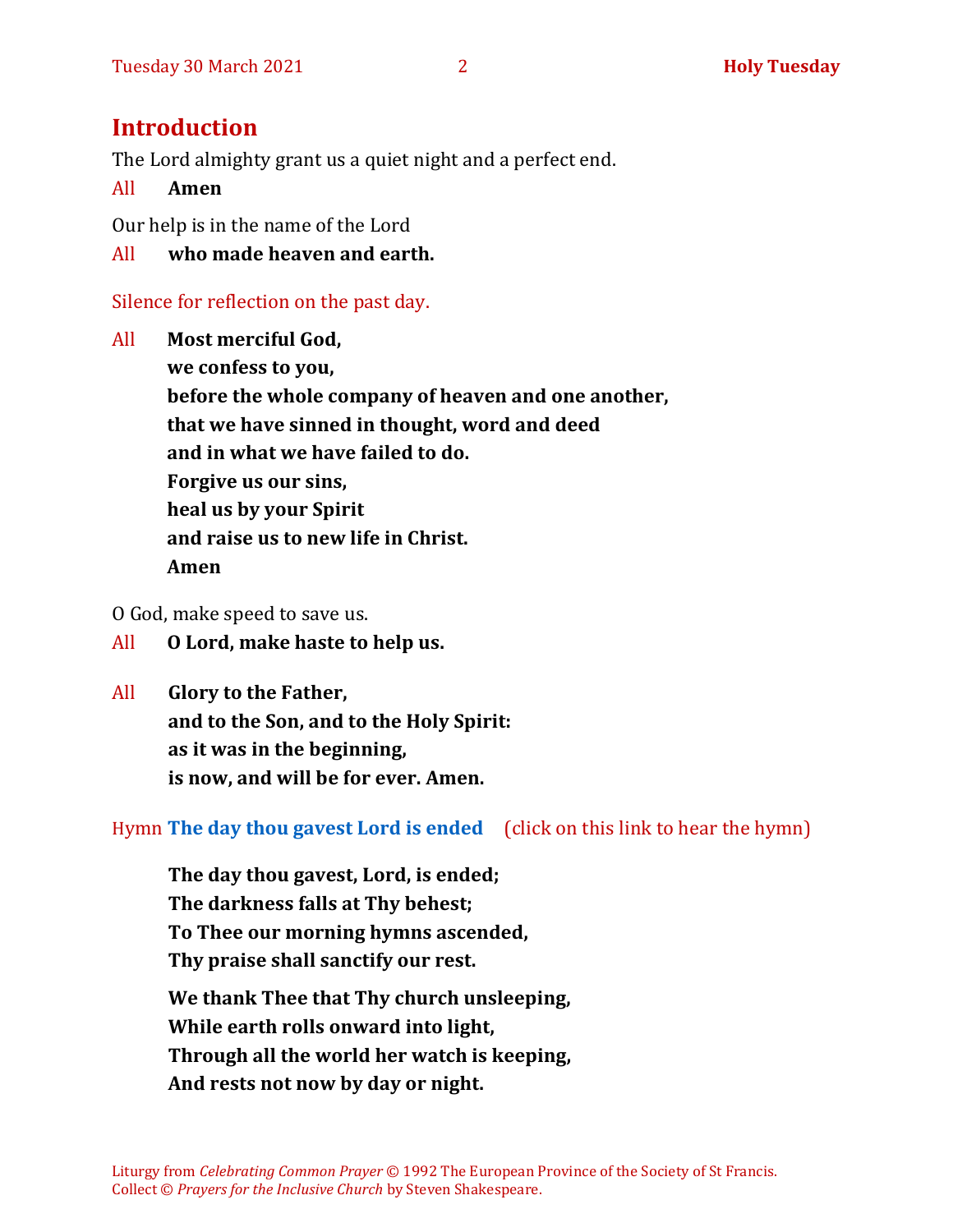**As o'er each continent and island The dawn leads on another day, The voice of prayer is never silent, Nor dies the strain of praise away.**

**The sun that bids us rest is waking Our brethren 'neath the western sky, And hour by hour fresh lips are making Thy wondrous doings heard on high.**

**So be it, Lord! Thy throne shall never, Like earth's proud empires, pass away; Thy kingdom stands, and grows for ever, Till all Thy creatures own Thy sway.**

# **The Word of God**

#### Psalmody : Psalm 139

- 1 O Lord, you have searched me out and known me; ♦ you know my sitting down and my rising up; you discern my thoughts from afar.
- 2 You mark out my journeys and my resting place  $\blacklozenge$ but you, O Lord, know it altogether.
- 4 You encompass me behind and before ♦ and lay your hand upon me.
- 5 Such knowledge is too wonderful for me, ♦ Or where can I flee from your presence?
- 7 If I climb up to heaven, you are there;  $\blacklozenge$ if I make the grave my bed, you are there also.
- 8 If I take the wings of the morning  $\blacklozenge$ and dwell in the uttermost parts of the sea,
- 9 Even there your hand shall lead me,  $\blacklozenge$ your right hand hold me fast.
- 10 If I say, 'Surely the darkness will cover me  $\triangleleft$ and the light around me turn to night,'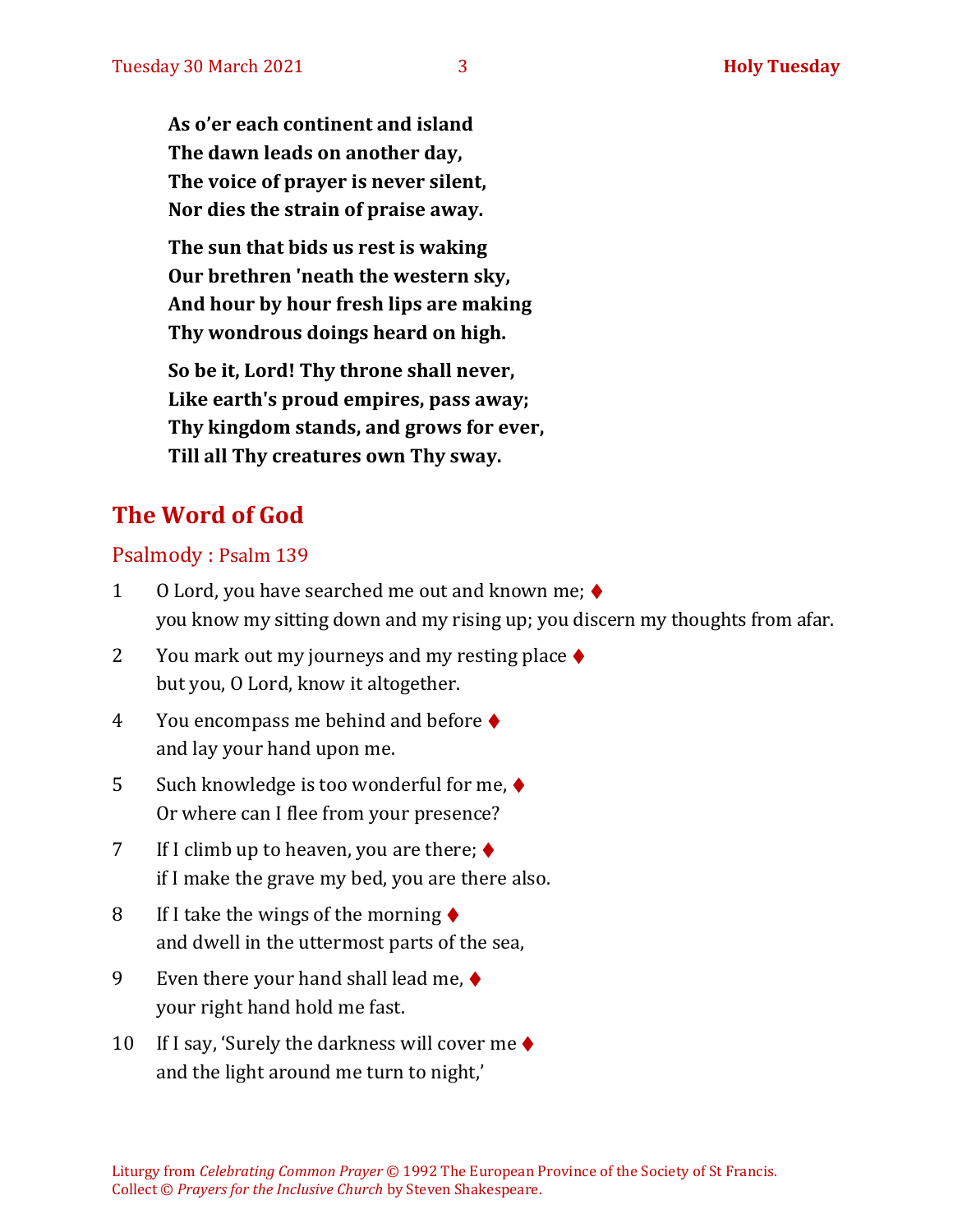- 11 Even darkness is no darkness with you; the night is as clear as the day;  $\blacklozenge$ darkness and light to you are both alike.
- 12 For you yourself created my inmost parts; ♦ you knit me together in my mother's womb.
- 13 I thank you, for I am fearfully and wonderfully made;  $\blacklozenge$ marvellous are your works, my soul knows well.
- 14 My frame was not hidden from you,  $\blacklozenge$ when I was made in secret and woven in the depths of the earth.
- 15 Your eyes beheld my form, as yet unfinished;  $\blacklozenge$ already in your book were all my members written,
- 16 As day by day they were fashioned  $\blacklozenge$ How great is the sum of them!
- 18 If I count them, they are more in number than the sand,  $\blacklozenge$ and at the end, I am still in your presence.
- 19 O that you would slay the wicked, 0 God,  $\blacklozenge$ that the bloodthirsty might depart from me!
- 20 They speak against you with wicked intent;  $\blacklozenge$ your enemies take up your name for evil.
- All **Glory to the Father and to the Son and to the Holy Spirit; as it was in the beginning is now and shall be for ever. Amen**

# Sentences from Scripture

One or both of the following short lessons is read

God has destined us not for wrath but for obtaining salvation through our Lord Jesus Christ, who died for us, so that whether we are awake or asleep we may live with him. *1 Thessalonians 5:9,10*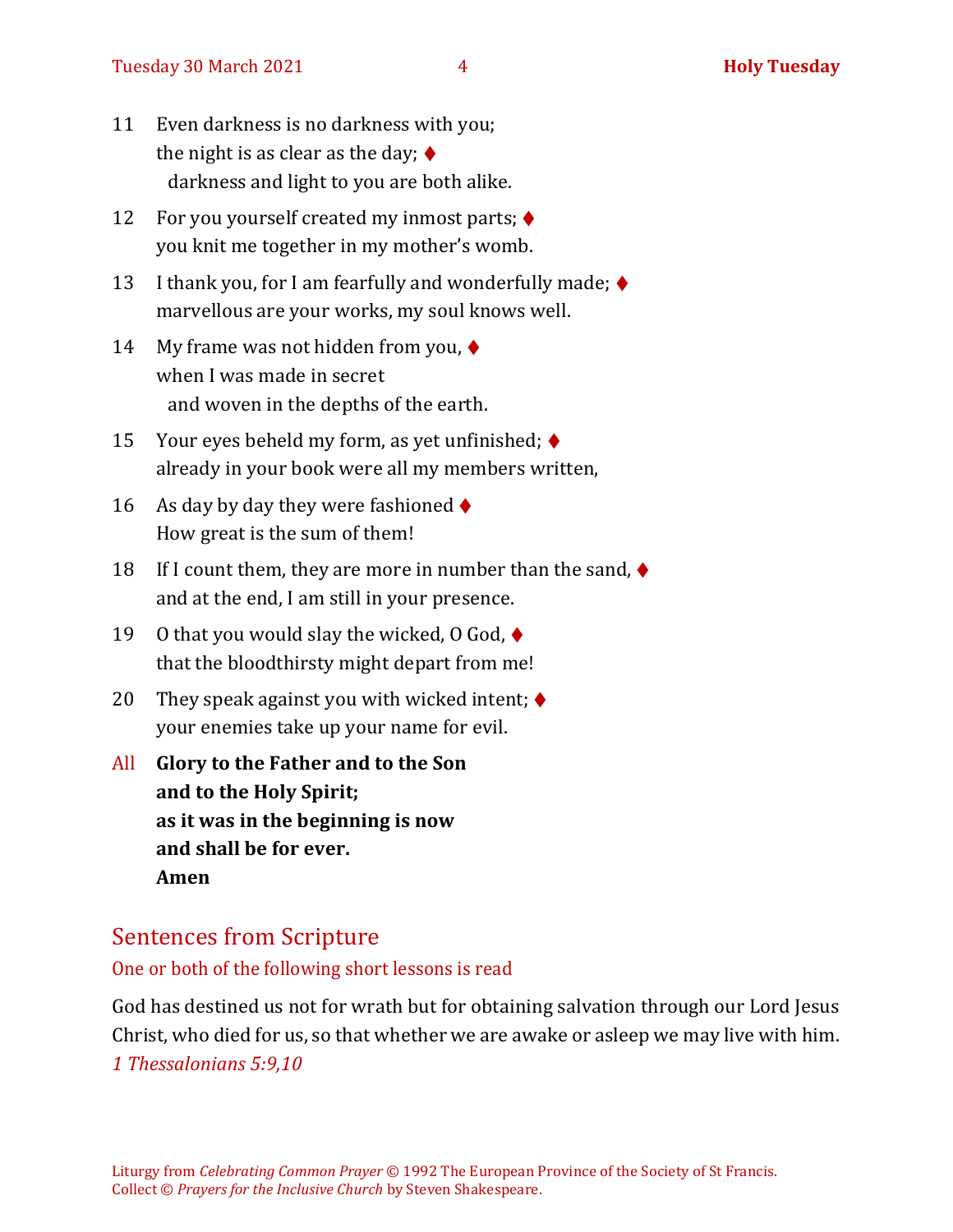Is not this the fast that I choose: to loose the bonds of injustice, to undo the thongs of the yoke, to let the oppressed go free, and to break every yoke? Is it not to share your bread with the hungry, and bring the homeless poor into your house; when you see the naked, to cover them, and not to hide yourself from your own kin? *Isaiah 58:6,7*

Into your hands, O Lord, I commend my spirit;

#### All **Into your hands, O Lord, I commend my spirit.**

For you have redeemed me, O Lord, O God of truth.

All **I commend my spirit.**

Glory to the Father, and to the Son, and to the Holy Spirit;

All **Into your hands, O Lord, I commend my spirit.**

Keep me as the apple of your eye.

All **Hide me under the shadow of your wings.**

# **The Nunc dimittis** (the Song of Simeon)

- All **Christ died for us so that, whether we wake or sleep, we might live with him.**
- 1 Now, Lord, you let your servant go in peace: ♦ your word has been fulfilled.
- 2 My own eyes have seen the salvation  $\triangle$ which you have prepared in the sight of every people;
- 3 A light to reveal you to the nations  $\blacklozenge$ and the glory of your chosen people. *Luke 2.29–32*
- All **Glory to the Father and to the Son and to the Holy Spirit; as it was in the beginning is now and shall be for ever. Amen**
- All **Christ died for us so that, whether we wake or sleep, we might live with him.**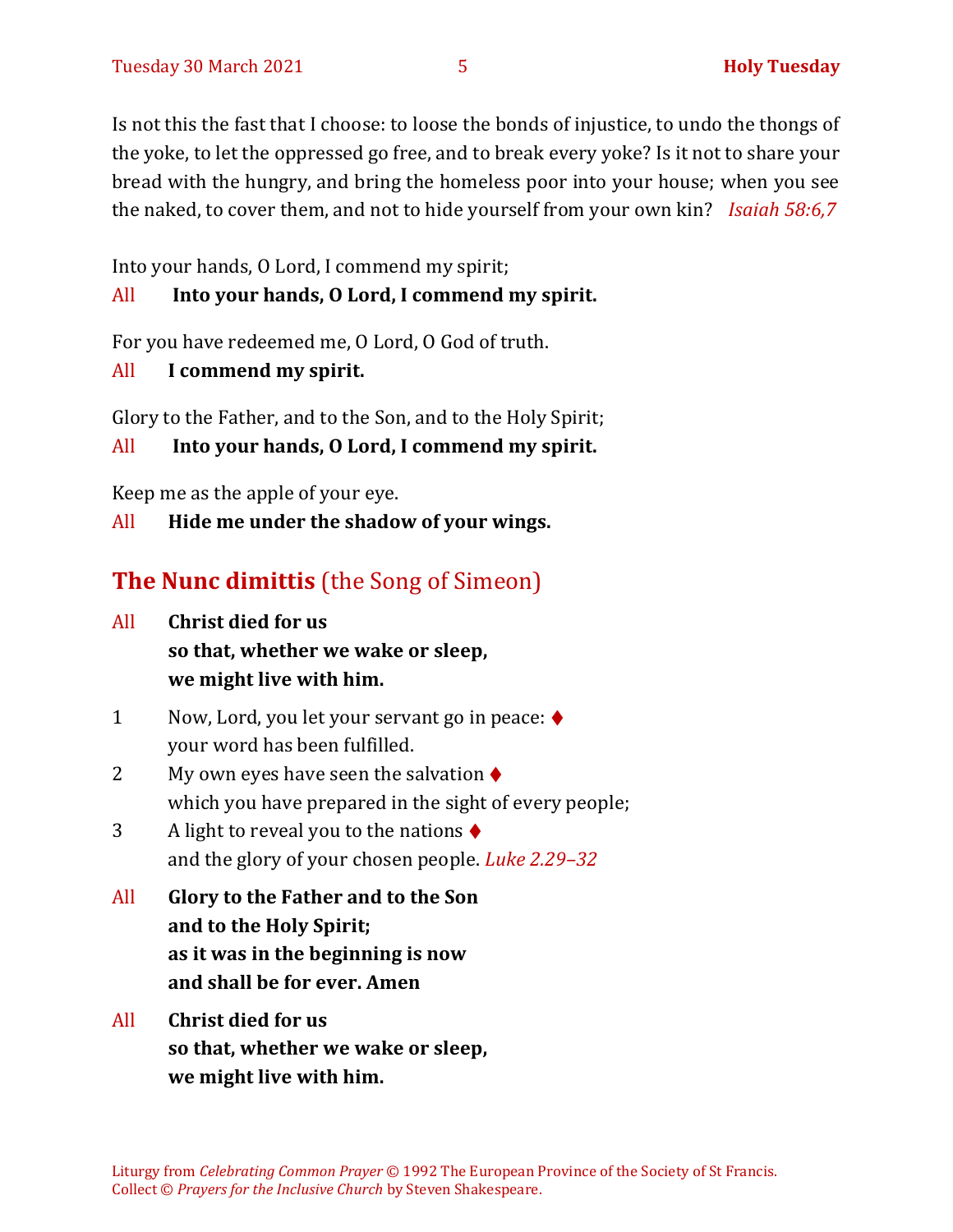**Hymn [Veni sanctus spiritus](https://www.youtube.com/watch?v=Z1fR4SV55qg)** (Latin for 'come Holy Spirit', click to hear the chant)

## **Litany**

God the Father,

All **have mercy upon us.**

God the Son,

#### All **have mercy upon us.**

God the Holy Spirit,

#### All **have mercy upon us.**

Holy, blessed and glorious Trinity,

#### All **have mercy upon us.**

From all evil and mischief; from pride, vanity and hypocrisy; from envy, hatred and malice; and from all evil intent,

#### All **Good Lord deliver us.**

From sins of body and mind; from the deceits of the world, the flesh and the devil,

#### All **Good Lord deliver us.**

From famine, pestilence and disaster; from violence, murder and dying unprepared,

#### All **Good Lord deliver us.**

By the mystery of your holy incarnation; by your birth, childhood and obedience,

#### All **Good Lord deliver us.**

By your ministry in word and work; by your mighty acts of power; and by your preaching of the kingdom,

#### All **Good Lord deliver us.**

By your agony and trial; by your cross and passion;

and by your precious death and burial,

#### All **Good Lord deliver us.**

By your mighty resurrection; by your glorious ascension; and by your sending of the Holy Spirit,

#### All **Good Lord deliver us.**

Give us true repentance;

forgive us our sins of negligence and ignorance and our deliberate sins;

and grant us the grace of your Holy Spirit

to amend our lives according to your holy word.

#### All **Amen.**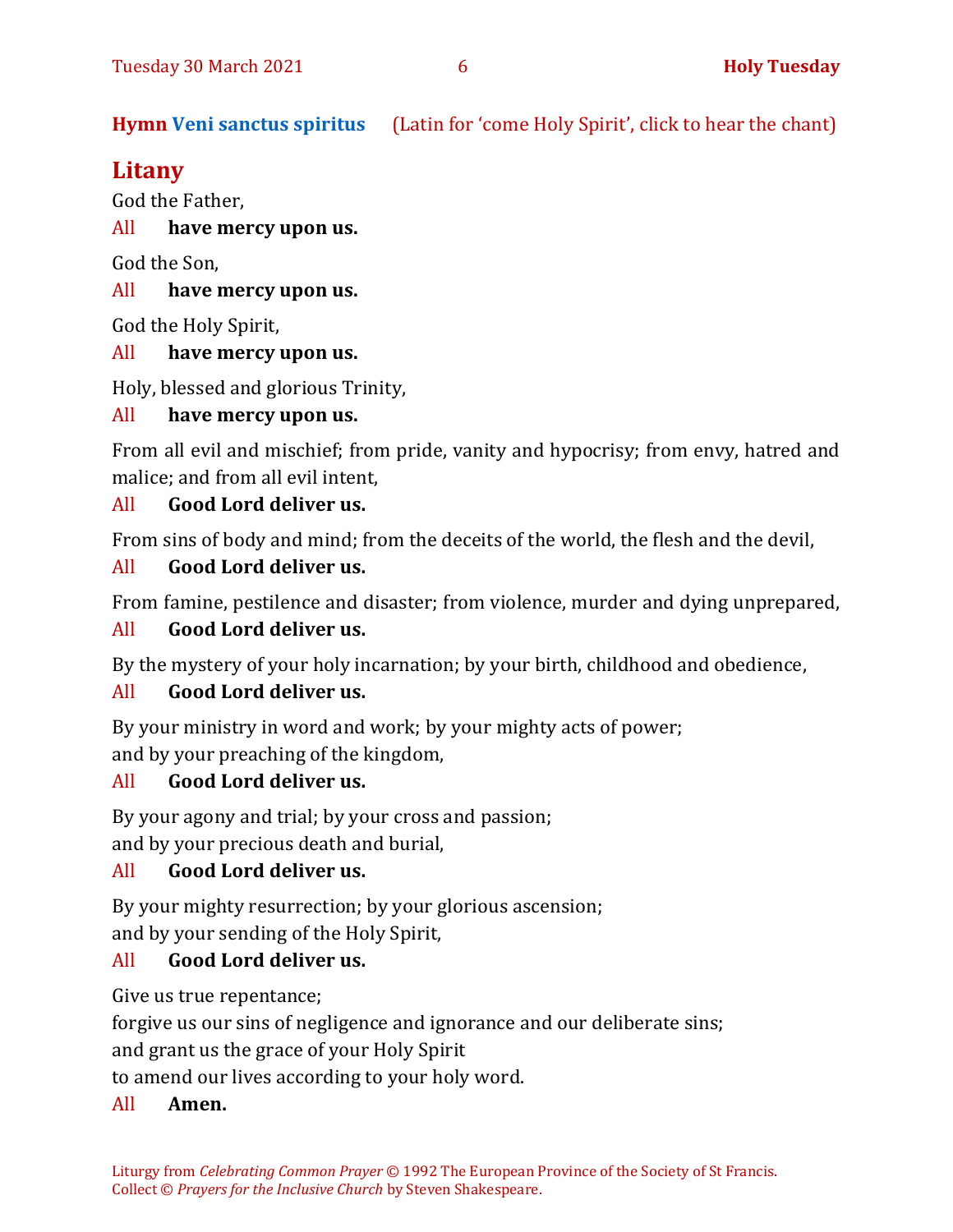### **The Collect for Holy Tuesday**

Lord, you make a gift of death to bring us to new life: free us from our need to fix and own your name so we may look for the day when you are lifted high and all are drawn into the arms of love; through Jesus Christ, the passion of God. All **Amen**

All **Our Father in heaven, hallowed be your name, your kingdom come, your will be done, on earth as in heaven. Give us today our daily bread. Forgive us our sins as we forgive those who sin against us. Lead us not into temptation but deliver us from evil. For the kingdom, the power,** 

**and the glory are yours now and for ever. Amen**

Silence may be kept.